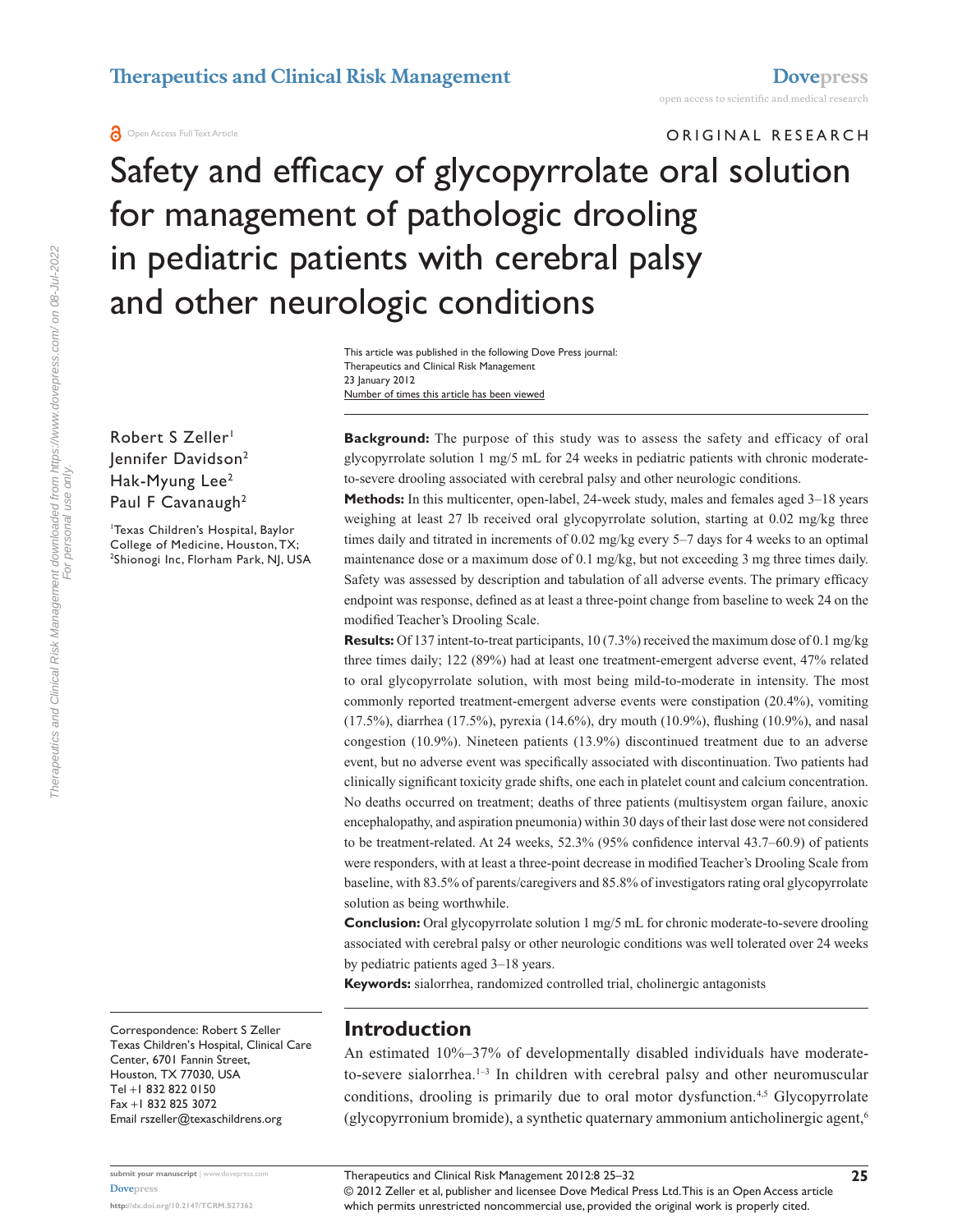was first approved for clinical use in 1961. Indications include adjunctive treatment of peptic ulcer disease in adults, preoperative or intraoperative inhibition of salivation and excessive respiratory tract secretions in adults and children aged  $\geq$ 2 years, and management of secretions in children with tracheostomies.<sup>7,8</sup> Glycopyrrolate penetrates the blood– brain barrier poorly, and therefore has reduced potential to cause central nervous system effects.<sup>9,10</sup>

Although off-label use of glycopyrrolate tablets has been shown to decrease drooling in children with cerebral palsy, $11-14$ these tablets require compounding to treat pediatric patients. The highly variable pharmacokinetics of this formulation of glycopyrrolate can result in wide-ranging effective doses and cause adverse events that lead to treatment discontinuation.<sup>14</sup> For example, a placebo-controlled trial in 39 children found that the mean highest tolerated dose of glycopyrrolate was 2.49 mg (0.11 mg/kg), ranging from 1.2 mg (0.04 mg/kg) to 3.0 mg (0.2 mg/kg), with most children showing improvement in drooling at doses of 0.1 mg/kg.<sup>14</sup> These findings suggest that the initial dose should be 0.04 mg/kg, followed by stepwise increases to an effective dose that can be tolerated without significant adverse events.14 Results from a retrospective trial in 37 patients found that the mean dose of glycopyrrolate was 0.51 mg/kg, with 86% of patients receiving 0.02–0.07 mg/kg doses.15 In an open-label trial, 24 patients were treated with 0.04–0.10 mg/kg glycopyrrolate once daily, with patients started on lower doses and titrated until drooling significantly decreased or stopped.12 In another open-label trial, 40 patients were treated with 0.5 mg glycopyrrolate once or twice daily.<sup>11</sup> Effective doses ranged from 0.01–0.82mg/kg/day (1.0–8.0mg/ day; median, 0.09 mg/kg/day), with glycopyrrolate administered  $1-5$  times per day.<sup>11</sup>

To provide more accurate pediatric dosing and titration, a novel liquid formulation of glycopyrrolate was developed at a concentration of 1.0 mg/5 mL. Glycopyrrolate was started at a dose of 0.2 mg/kg three times daily, with dose increases to 0.04, 0.06, 0.08, and 0.10 mg/kg. This open-label trial assessed the 24-week safety of oral glycopyrrolate solution (1 mg/5 mL) in pediatric patients aged 3–18 years with chronic, moderate-to-severe drooling associated with cerebral palsy and other neurologic conditions. We also assessed the efficacy of maintenance doses of glycopyrrolate oral solution in managing drooling in this patient population.

# **Materials and methods** Patient selection

We enrolled male and female patients aged 3–18 years and weighing at least 12.3 kg, who had been diagnosed with cerebral palsy, mental retardation, or any other neurologic impairment or condition with chronic drooling, defined as wetness of the chin or clothing on most days. All patients had scores  $\geq$  5 on the nine-point modified Teacher's Drooling Scale (mTDS, Table 1). Both cognitively capable and cognitively impaired patients were eligible.

All patients lived in a situation where reliable parents/ caregivers were willing and capable of administering medications, as determined by the investigator. Written informed consent, signed by the parent or legally acceptable representative, and written assent, signed by age-appropriate patients if mentally capable, were required for participation. Females of childbearing potential had to have negative pregnancy tests at screening and at week 8. Sexually active females had to agree to use a medically acceptable form of contraception.

The study protocol was approved by the institutional review board of each participating institution, and each patient or the patient's parent/legal guardian provided written informed consent, in accordance with Good Clinical Practice guidelines, the current version of the Declaration of Helsinki, and the United States Food and Drug Administration Regulations Title 21 code of Federal Regulations Parts 50.20–50.27.

Patients were excluded prior to baseline (day -2) if they had used or received glycopyrrolate (within approximately 24 hours), prohibited medications (within five plasma halflives of the medication), intrasalivary gland botulinum toxin (within 10 months), intraoral devices or prosthetics for treatment of drooling (within one week), or acupuncture for the treatment of drooling (within 3 months). We also excluded patients with medical conditions contraindicating anticholinergic therapy, known contraindications to the study medication, poorly controlled seizures (defined as daily seizures), a history of intestinal obstruction, or clinically significant hepatic or renal impairment, as well as pregnant or breastfeeding females and any patient who had received any investigational drug within 30 days of study entry. In addition, the investigator could exclude patients and families

#### **Table 1** Modified Teacher's Drooling Scale

- 1 = Dry: never drools
- $2 =$  Mild: only the lips are wet; occasionally
- $3$  = Mild: only the lips are wet; frequently
- 4 = Moderate: wet on the lips and chin; occasionally
- $5$  = Moderate: wet on the lips and chin; frequently
- $6$  = Severe: drools to the extent that clothing becomes damp; occasionally
- 7 = Severe: drools to the extent that clothing becomes damp; frequently
- $8$  = Profuse: clothing, hands, tray, and objects become wet; occasionally
- 9 = Profuse: clothing, hands, tray, and objects become wet; frequently

**26**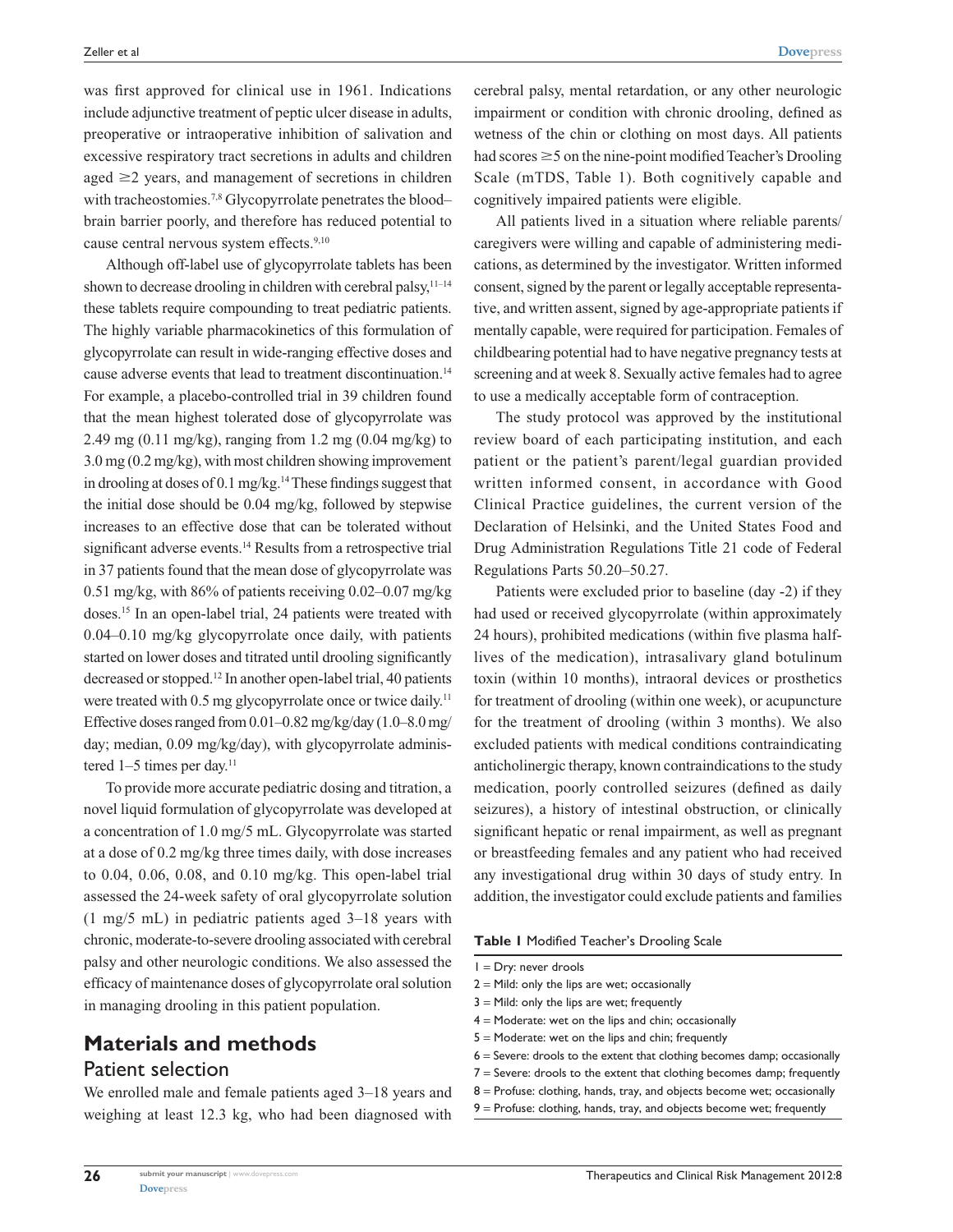or parents/caregivers expected to be noncompliant with study procedures, as well as patients unable to meet study requirements for any reason or those with unstable mental disease.

#### Study design

The study was conducted at 28 sites in the United States. Patients were stratified according to whether they had or had not received glycopyrrolate for drooling within 3 months of initiating the study treatment. The treatment period was 24 weeks, with scheduled visits on day 1 and at weeks 4, 8, 12, 16, 20, and 24.

## **Treatments**

After a washout, screening period, and a 2-day baseline period, oral glycopyrrolate solution 1 mg/5 mL was titrated over 4 weeks in each patient. The starting dose was 0.02 mg/kg three times daily, followed by titration in increments of 0.02 mg/kg every 5–7 days for 4 weeks to an optimal maintenance dose or a maximum dose of 0.1 mg/kg, but not exceeding 3 mg three times daily. The optimal dose was defined as the dose at which a patient received the maximum benefit from the study drug (greatest improvement in drooling) while experiencing minimum side effects, with increases and decreases in doses determined by the investigator in coordination with the parent/caregiver.

#### Safety

Safety was assessed by description and tabulation of all adverse events. To help identify adverse events, a training manual was provided to the parent/caregiver which included information about the pharmacologic effects and adverse events associated with glycopyrrolate, as well as instructions on how to measure and administer the drug. This manual was provided to the parent/caregiver at visit 1 for mandatory reading and reviewed with qualified study personnel at visit 2 with regard to each parent/caregiver's understanding of dose measurement, three times daily dosing schedule, dose titration process, and potential adverse events associated with glycopyrrolate. The modified Behavioral and Medical Rating Scale (mBMRS) was completed by the parent/caregiver twice weekly (every 3–4 days) from the first dose of study drug until week 4, then once weekly for the remainder of the study. The mBMRS includes 28 predefined symptoms, each rated on a four-point scale, ie,  $1 = not$  at all,  $2 = just$  a little,  $3 = quite$  a bit, and 4 = very much (Table 2). Behavioral, physiological, and total symptom scores were calculated at each visit, with a positive change indicating symptom improvement.

**Table 2** Prespecified behavioral and physiological symptoms in the modified Behavioral and Medical Rating Scale

| <b>Behavioral</b>                          | Physiological         |
|--------------------------------------------|-----------------------|
| Restless/overactive                        | Fearful               |
| Excitable/impulsive                        | Diarrhea              |
| Disturbs other children                    | Constipation          |
| Fails to finish things he or she starts/   | Drowsy                |
| short attention span                       |                       |
| Constantly fidgeting                       | Nasal congestion      |
| Inattentive/easily distracted              | Vomiting              |
| Demands must be met immediately/           | Irritable             |
| easily frustrated                          |                       |
| Cries often and easily                     | Dry mouth             |
| Mood changes quickly and drastically       | Difficulty urinating  |
| Temper outbursts/explosive and             | Flushing of skin      |
| unpredictable behavior                     | on face or body       |
| Overly serious, sad, or sensitive          | Headache              |
| Change in coordination and/or body control | <b>Blurred</b> vision |
|                                            | Heart palpitations    |
|                                            | Increased heart rate  |
|                                            | Skin rash             |
|                                            | Skin hives            |

Safety was also assessed by physical examination; a 12-lead electrocardiogram at screening and weeks 4, 12 and 24; clinical laboratory evaluation (blood chemistry, hematology, and urinalysis); and measurement of vital signs (heart rate, respiratory rate, systolic and diastolic blood pressure, and temperature). Hematology, gastrointestinal, and renal and electrolyte clinical laboratory results that worsened more than one toxicity grade from baseline were considered clinically significant.

## **Efficacy**

The primary efficacy endpoint was change from baseline to week 24 on the mTDS, as determined by the parent/ caregiver. Patients showing at least a three-point decrease on the mTDS were defined as responders, whereas those showing a less than three-point decrease were defined as nonresponders. Secondary efficacy endpoints included parent/caregiver assessment of extent of drooling on the day for each applicable visit, as determined on a visual analog scale, and investigator and parent/caregiver global assessment of treatment, as determined by responses to the statement, "This is a worthwhile treatment," using a fivepoint scale, ie, strongly agree, agree, neutral, disagree, or strongly disagree.

# Statistical methods

Safety analysis included a descriptive tabulation of adverse events, listed in order of decreasing frequency. No statistical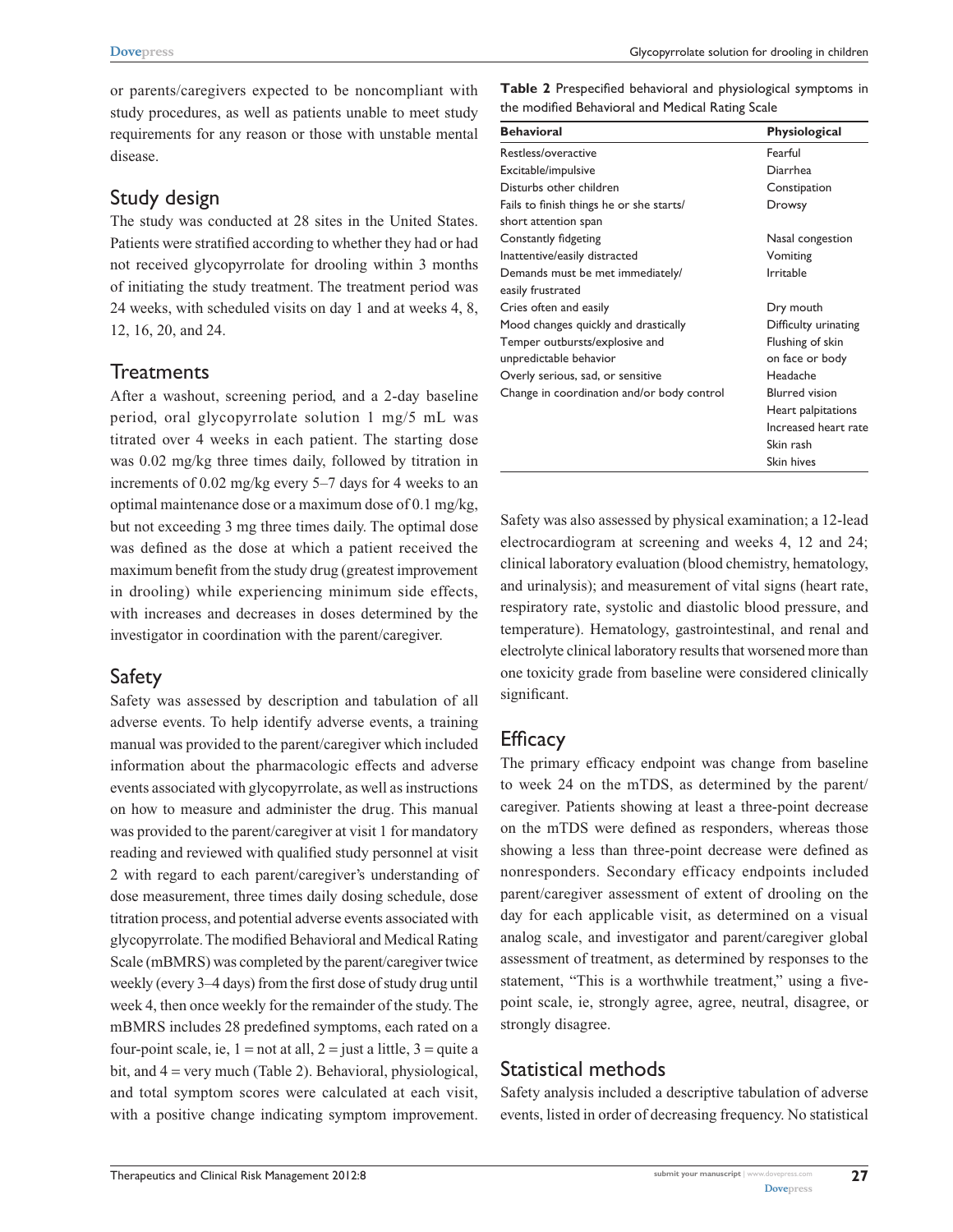hypothesis testing was performed for the safety analysis. Visual analog scores and Global Assessment of Treatment were summarized using descriptive statistics for continuous variables and frequency and percentage for discrete variables. Laboratory values were summarized and change from screening determined. The primary efficacy analysis used the mean of each daily postdose evaluation (ie, calculation of the mean of three postdose evaluations for each day). Patients were classified as responders if they had at least a three-point decrease in mean mTDS from baseline to week 24, otherwise as nonresponders.

## **Results**

This study was performed between April 2007 and May 2008. Of the 160 patients enrolled, 23 were deemed screen failures and did not receive study drug, although one patient who was recorded as a screen failure received study drug and was included in the intent-to-treat population. The baseline characteristics of the 137 who received at least one dose of study drug are summarized in Table 3 and are included in the analysis. Of these 137 patients, 103 (75.2%) completed the study; of the 34 patients (24.8%) who discontinued early, two did so due to lack of efficacy and 14 due to adverse events. Other reasons for discontinuation included failure to meet entry criteria ( $n = 2$ ), investigator decision ( $n = 2$ ), patient noncompliance  $(n = 2)$ , patient/parent decision  $(n = 5)$ , loss to follow-up  $(n = 3)$ , death  $(n = 3)$ ; see Safety section), and other  $(n = 1)$ .

## Overall extent of exposure

The mean daily dose of oral glycopyrrolate solution was 0.15 mg/kg, with 70 of the 137 patients  $(51.1\%)$  receiving a mean daily dose of  $\geq 0.1$  mg/kg to  $\leq 0.2$  mg/kg, and 10 (7.3%) receiving the maximum dose of 0.1 mg three times daily. Doses were reduced in about 45% of patients over the 24-week study period. Patients were treated for a mean 139.8 days, with 104 patients (75.9%) treated for  $>$  150 days to  $\leq$ 200 days.

#### Safety

Most patients ( $n = 122$ ; 89%) had at least one treatmentemergent adverse event, 47% of which were deemed related to oral glycopyrrolate solution, with most being mild-to-moderate in intensity. The most commonly reported treatment-emergent adverse events are summarized in Table 4. Several treatment-emergent adverse events occurred more frequently in the high-dose  $(>0.2 \text{ mg/kg})$ and middle-dose ( $\geq$ 0.1 to  $\leq$ 0.2 mg/kg) than in the low-dose

**Table 3** Baseline characteristics of the intent-to-treat population  $(n = 137)$ 

| <b>Baseline characteristics</b>                  | Glycopyrrolate oral<br>solution I mg/5 mL |  |
|--------------------------------------------------|-------------------------------------------|--|
|                                                  |                                           |  |
| Age (years), mean (standard deviation)<br>Gender | 11.0(4.4)                                 |  |
| Male                                             | 77 (56.2%)                                |  |
| Female                                           |                                           |  |
|                                                  | 60 (43.8%)                                |  |
| Race                                             |                                           |  |
| White                                            | 98 (71.5%)                                |  |
| <b>Black or African-American</b>                 | 29 (21.2%)                                |  |
| Other                                            | 10(7.3%)                                  |  |
| Ethnicity                                        |                                           |  |
| Hispanic or Latino                               | 15 (11.0%)                                |  |
| Not Hispanic or Latino                           | 121 (89.0%)                               |  |
| Missing                                          | I                                         |  |
| History of glycopyrrolate use                    |                                           |  |
| Yes                                              | 53 (38.7%)                                |  |
| No                                               | 84 (61.3%)                                |  |
| Tracheostomy                                     |                                           |  |
| Yes                                              | 16 (11.7%)                                |  |
| No                                               | 121 (88.3%)                               |  |
| Uses tube for feeding                            |                                           |  |
| Yes                                              | 70 (51.1%)                                |  |
| No                                               | 67 (48.9%)                                |  |
| Patient has cerebral palsy                       |                                           |  |
| Yes                                              | 96 (70.1%)                                |  |
| No                                               | 41 (29.9%)                                |  |
| Cerebral palsy category I                        |                                           |  |
| Spastic                                          | 78 (81.3%)                                |  |
| Hypotonic                                        | 8(8.3%)                                   |  |
| Ataxic                                           | 2(2.1%)                                   |  |
| Athetoid                                         | 3(3.1%)                                   |  |
| Mixed                                            | 5(5.2%)                                   |  |
| Missing                                          | 4 <sub>1</sub>                            |  |
| Cerebral palsy category 2                        |                                           |  |
| Quadriplegic                                     | 79 (83.2%)                                |  |
| Hemiplegic                                       | 6(6.3%)                                   |  |
| Diplegic                                         | 7(7.4%)                                   |  |
| Triplegic                                        | 3(3.2%)                                   |  |
| Missing                                          | 42                                        |  |
| Residence of patient                             |                                           |  |
| At home with parent                              | 91 (66.4%)                                |  |
| At home with foster parent/guardian              | 12 (8.8%)                                 |  |
| Institutional setting                            | 34 (24.8%)                                |  |
|                                                  |                                           |  |

 $(<0.1$  mg/kg) group, including vomiting  $(18.4\%$  versus 18.6% versus 13.8%), dry mouth (15.8% versus 11.4% versus 3.4%), otitis media (10.5% versus 10.0% versus 3.4%), upper respiratory tract infection (7.9% versus 10.0% versus 3.4%), pneumonia (7.9% versus 5.7% versus 0%), streptococcal pharyngitis (7.9% versus 4.3% versus 3.4%), epistaxis (7.9% versus 4.3% versus 3.4%), somnolence (2.6% versus 8.6% versus 0%), pyrexia (18.4% versus 15.7% versus 6.9%), and rash (5.3% versus 11.4% versus 3.4%). Fourteen patients had 20 serious adverse events, eight while taking the study drug and six within 30 days of the last dose. Of these 20 serious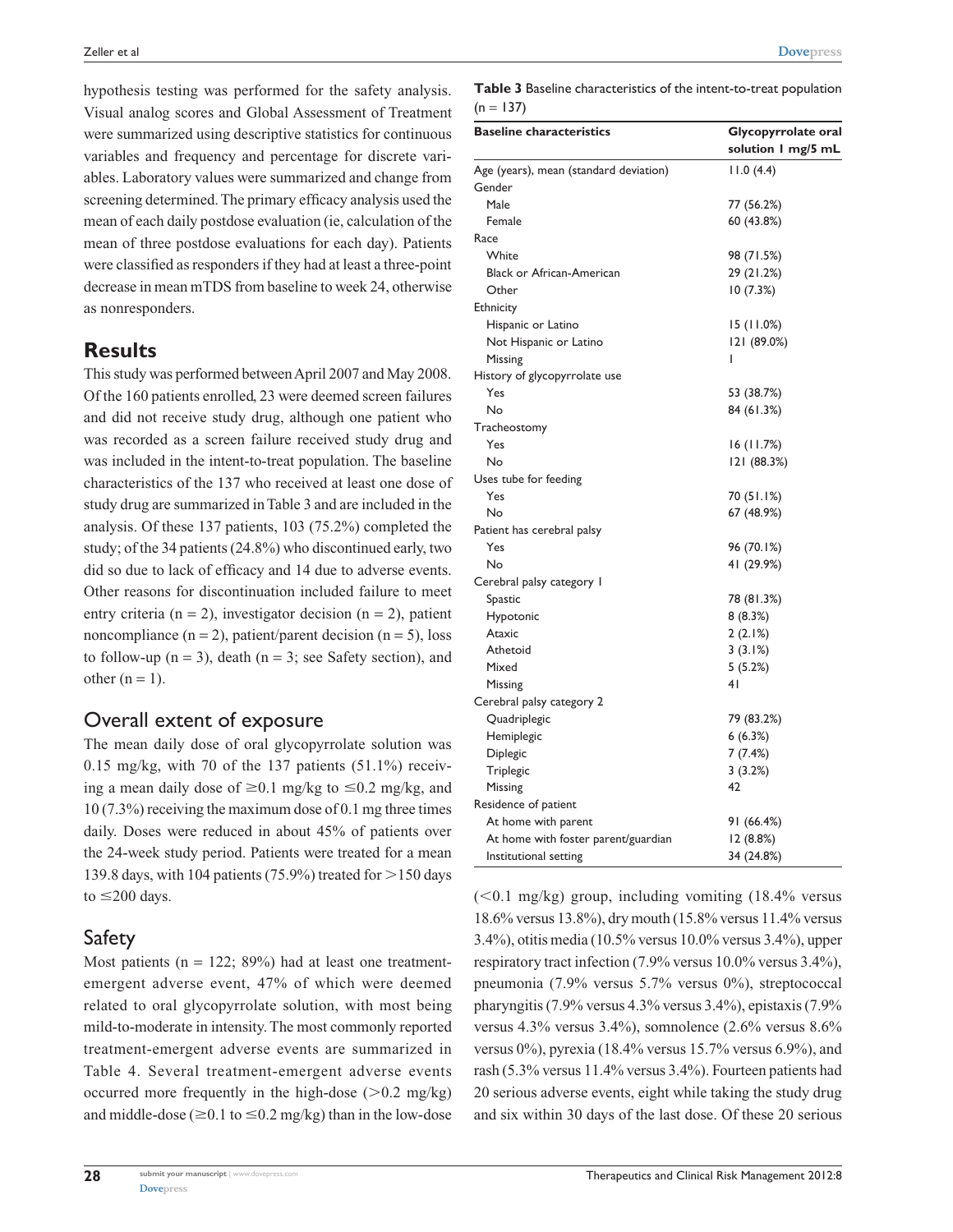**Table 4** Most frequently observed  $(>5%)$  treatment-emergent adverse events ( $n = 137$ )

| <b>Adverse event</b> | Oral glycopyrrolate solution<br>$1$ mg/5 mL |
|----------------------|---------------------------------------------|
| Constipation         | 28 (20.4%)                                  |
| Vomiting             | 24 (17.5%)                                  |
| <b>Diarrhea</b>      | 24 (17.5%)                                  |
| Pyrexia              | 20 (14.6%)                                  |
| Dry mouth            | 15(10.9%)                                   |
| Flushing             | 15 (10.9%)                                  |
| Nasal congestion     | 15 (10.9%)                                  |

adverse events, four were considered treatment-related, ie, nystagmus, esophageal candidiasis, dehydration, and gastrointestinal motility disorder. Nineteen patients discontinued due to an adverse event, including the 14 patients who terminated participation due to an adverse event associated with the study drug, three patients who died of an adverse event not associated with the study drug, and two who withdrew consent to participate. However, there was no obvious trend in type of event that led to discontinuation.

Generally, adverse event rates were slightly higher in the 84 patients naïve to treatment with oral glycopyrrolate solution than in the 53 patients previously treated with this drug. These included rates of treatment-emergent adverse events (90.5% versus 86.8%), drug-related treatment-emergent adverse events (50.0% versus 41.5%), severe treatmentemergent adverse events (9.5% versus 5.7%), serious adverse events (11.9% versus 7.5%), deaths (2.4% versus 1.9%) and adverse events resulting in discontinuation of study (14.3% versus 3.8%). In contrast, naïve patients had lower rates of serious treatment-emergent adverse events than non-naïve patients (4.8% versus 7.5%).

The mBMRS, intended to help the parent/caregiver identify possible adverse event-related behaviors and physiological effects in patients taking oral glycopyrrolate solution, enabled the identification of 24.7% of adverse events by parents/caregivers and 1.8% by investigators. Clinically significant toxicity grade shifts, from grade 0 at baseline to grade 2 at week 24/exit visit, were observed in two patients, one in platelet count (from  $3.9 \times 10^5/\mu L$ at baseline to  $6.7 \times 10^4/\mu L$  at week 24/exit visit) and one in calcium concentration (from 9.2 mg/dL at baseline to 7.2 mg/dL at week 24/exit visit). No deaths were reported while patients were on oral glycopyrrolate solution. Three deaths occurred within 30 days of the last dose, one each due to multisystem organ failure, anoxic encephalopathy, and aspiration pneumonia, but none was considered treatmentrelated by the investigators.

There were no notable changes in mean hematology or chemistry parameters. Hematology parameters were measured in 65% and 79% of patients at baseline and week 24, respectively. Decreases  $>10\%$  from the normal reference range at baseline to below that range at week 24 were observed for absolute neutrophil (11.2%) and red blood cell (11.1%) count, and increases  $>10\%$  from the normal reference range at baseline to above that at week 24 were observed for monocyte (16.7%) and absolute monocyte (11.2%) counts. Chemistry parameters were measured in 68% and 82% of patients at baseline and the final visit, respectively, except for bicarbonate, which was measured in only 15 patients at both time points. Decreases  $>10\%$ from the normal reference range at baseline to below that range at week 24 were observed for carbon dioxide (15.1%), bicarbonate (13.3%), and creatinine (10.7%) concentrations, but there were no increases  $>10\%$  from the normal reference range at baseline to above that range at week 24.

Although there were minor fluctuations in vital signs, including mean systolic and diastolic blood pressure, pulse rate, respiration rate, temperature, and weight, over the course of the study, none of these changes was clinically notable. Shifts from normal at baseline to abnormal and clinically significant at week 24 in  $>1\%$  of patients who underwent physical examinations at both visits were observed in the extremities (3.2%), head, ears, eyes, nose, and throat (1.6%), and in psychology (1.6%).

Electrocardiographic interval durations were examined across six dose levels at weeks 4, 12, and 24 by both time averaged and per time point techniques. No abnormal or clinically significant shifts in electrocardiographic findings were observed in patients with electrocardiographic results at baseline and week 24. The electrocardiographic interval data showed that oral glycopyrrolate solution had no obvious effect on heart rate or atrioventricular conduction, as measured by PR interval, or depolarization, as measured by QRS duration. There was no evidence of any clinically relevant changes in QTc duration, or imbalances in specific and nonspecific outliers. Morphological changes were noted in T wave changes, which were likely spurious (not dose-related and of very low frequency). One patient had an abnormal, clinically significant electrocardiographic tracing during the study, indicating sinus tachycardia, incomplete right bundle branch block, and left atrial enlargement; this patient died of multiorgan failure before completing the study, but the death was deemed unrelated to the study drug by the investigator.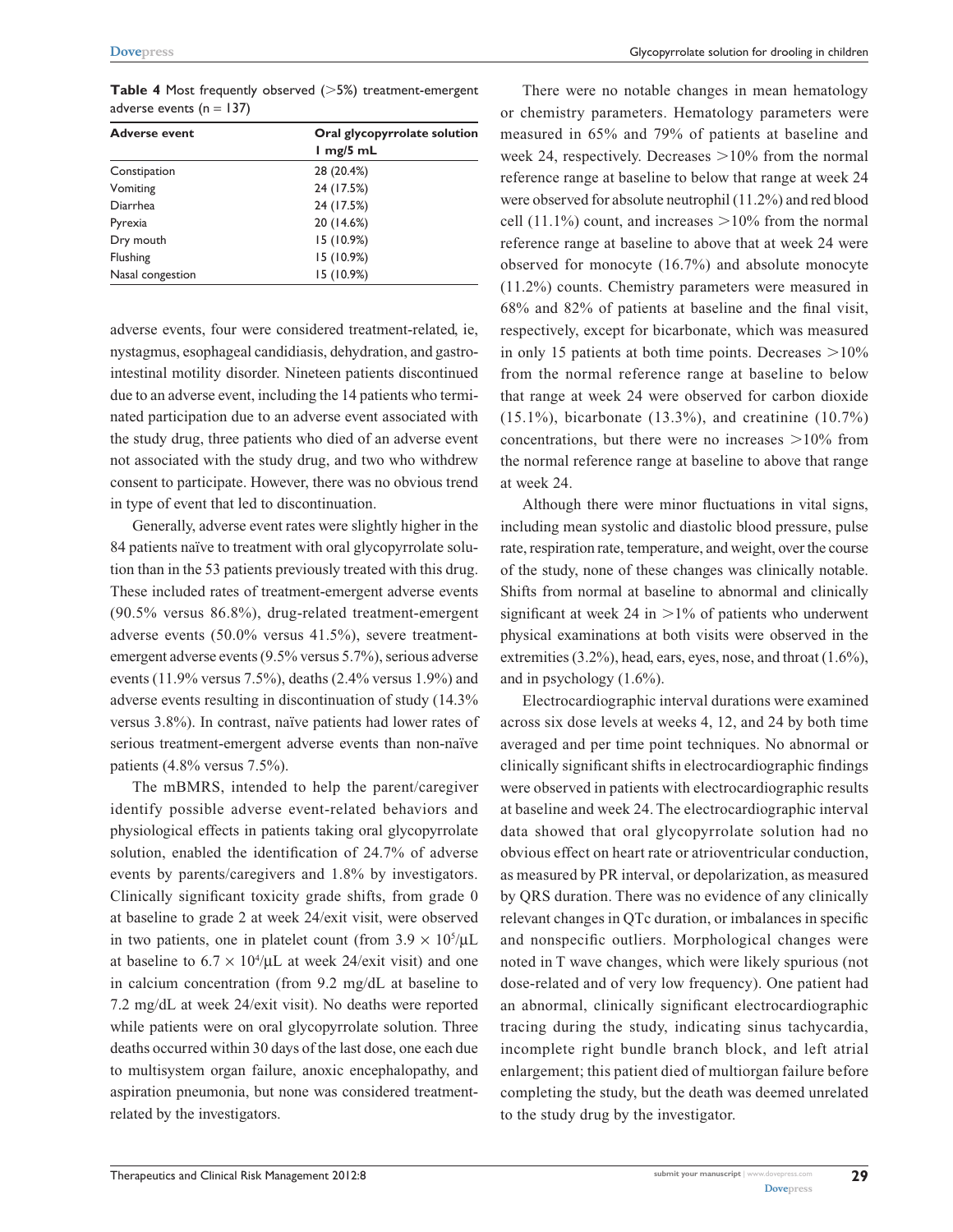#### **Efficacy**

At the week 24/exit visit, 52.3% (95% confidence interval [CI] 43.7–60.9) of patients had an at least three-point decrease in mTDS from baseline and were classified as responders to treatment with oral glycopyrrolate solution. The proportion of responders from week 4 (visit 1) to week 24 (exit visit) is shown in Figure 1. The percentage of the 53 non-naïve patients (ie, patients previously treated with glycopyrrolate) classified as responders  $(58.5\%; 95\% \text{ CI } 45.2-71.8)$  was higher than that of the 84 naïve patients (48.1%; 95% CI 36.9–59.2). The percentages of patients with profuse, severe, and moderate drooling decreased substantially after 24 weeks of treatment, from 31.6% to 2.3%, from 36.6% to 8.3%, and from 32.1% to 25.6%, respectively. At the end of the study, 15% of patients no longer drooled. The percentages of responders by dose group are summarized in Table 5.

Improvements in the extent of drooling were also observed using the visual analog scale assessment. The mean visual analog score was reduced from 6.56 at baseline to 3.21 at 24 weeks. These scores were similar in glycopyrrolate-naïve and glycopyrrolate-non-naïve patients. At the end of the study, 83.5% of parents/caregivers and 85.8% of investigators rated oral glycopyrrolate solution as a worthwhile treatment.

#### **Discussion**

This study demonstrated that 24 weeks of treatment with oral glycopyrrolate solution 1 mg/5 mL for chronic, moderate-to-severe drooling associated with cerebral palsy and other neurologic conditions was well tolerated by children 3–18 years of age. More than 80% of patients had cerebral palsy classified as spastic or quadriplegic; .90% were developmentally disabled and had impaired speech, approximately 75% resided at home with a parent or a foster parent or guardian, and  $>60\%$  were glycopyrrolate-naïve.

The treatment-emergent adverse events observed in these patients were similar to those in patients treated with glycopyrrolate tablets.11–14 Clinical trials of glycopyrrolate tablets to manage drooling in patients with cerebral palsy and other neurodevelopmental conditions have reported behavioral changes (including hyperactivity and irritability),



Figure I Proportion of responders after 4–24 weeks of treatment with oral glycopyrrolate solution 1 mg/5 mL. Response was defined as at least a three-point decrease on the Modified Teachers' Drooling Scale. The percentage of responders at each time point from week 4 to week 20 was assessed relative to the number of patients remaining on study at that time point. The percentage of responders at week 24 was assessed relative to all intent-to-treat patients (n = 137), except for seven patients with missing values. Patients who discontinued treatment due to lack of efficacy had their worst observation carried forward, whereas patients who discontinued due to any other reason had their last observation carried forward.

**30**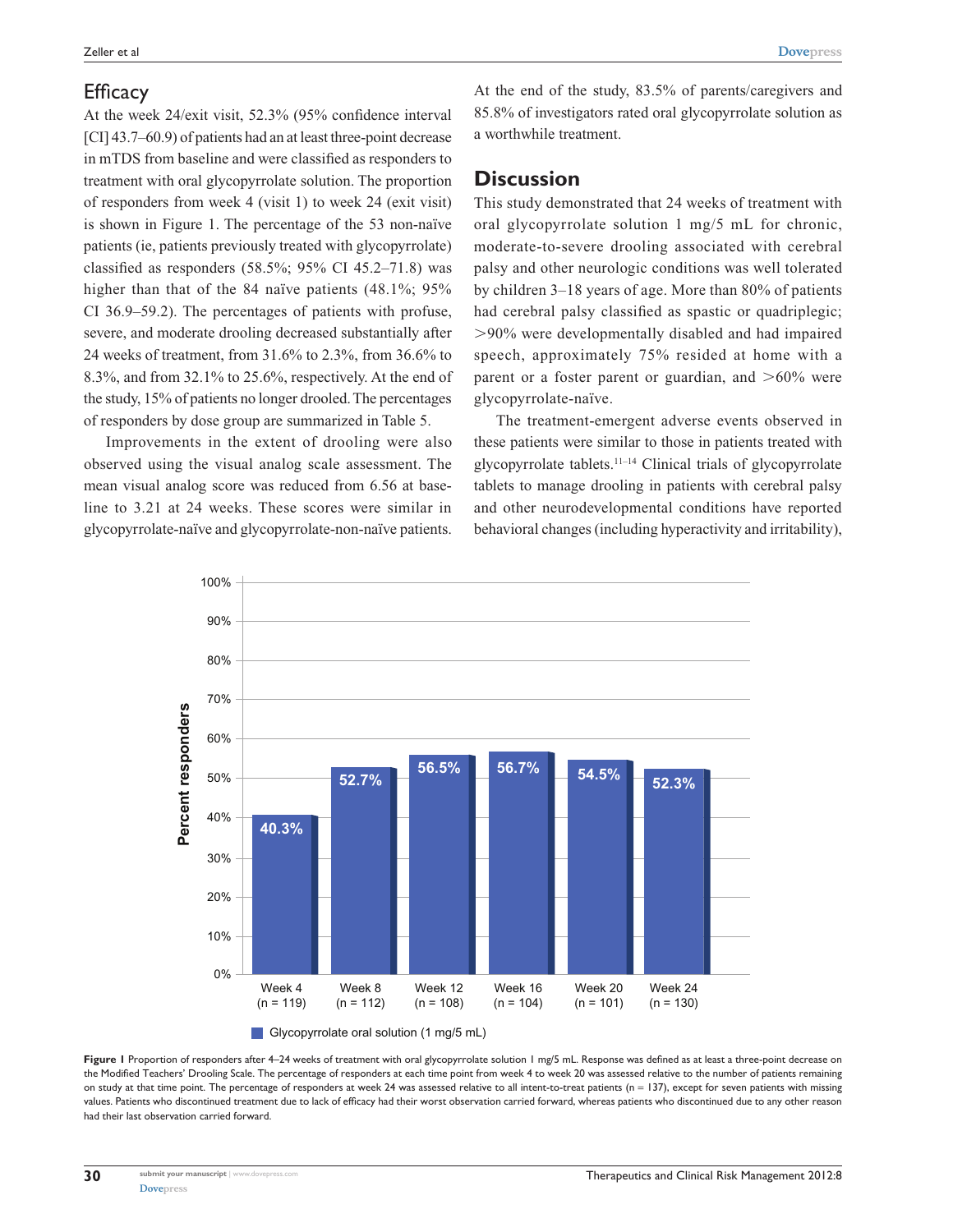#### **Table 5** Responders by dose group

| Dose group                          | Responders (%)<br>$(n = 72)$ |
|-------------------------------------|------------------------------|
| $<$ 0.02 mg/kg                      | 3%                           |
| $\geq$ 0.02 mg/kg to $<$ 0.04 mg/kg | 21%                          |
| $\geq$ 0.04 mg/kg to $<$ 0.06 mg/kg | 34%                          |
| $\geq$ 0.06 mg/kg to $<$ 0.08 mg/kg | 28%                          |
| $\geq$ 0.08 mg/kg to $<$ 0.1 mg/kg  | 10%                          |
| $>$ 0.1 mg/kg                       | 4%                           |

constipation, diarrhea, excessive oral dryness, urinary retention, headache, drowsiness, dilated pupils, blurred vision, facial flushing, nasal congestion, vomiting, dizziness, dehydration, fever, and rash.11–14 No unexpected safety issues were identified in 24 weeks of treatment with oral glycopyrrolate solution.

The primary adverse event observed with oral glycopyrrolate solution was constipation; other adverse events were related to its mechanism of action as an anticholinergic. The increase in adverse events observed with higher doses of oral glycopyrrolate solution was similar to that in a study of glycopyrrolate tablets in developmentally disabled children with sialorrhea, which attempted to identify the dose at which the curve of reduced drooling crossed the curve of increased adverse effects.14 Adverse events increased as the dose increased; 20% of children stopped taking glycopyrrolate due to adverse events, the most frequent being behavioral problems, constipation, excessive oral dryness, and urinary retention.14

Although the overall incidence of abnormal laboratory test results in this study was low, two patients had clinically significant toxicity grade shifts in laboratory values. No clinically notable changes in vital signs were observed. Although the low frequency of electrocardiograms, the lack of a placebo control, and the small overall sample size limit the interpretability of our electrocardiographic results, we did not observe any notable electrocardiographic changes associated with treatment with oral glycopyrrolate solution. Moreover, to our knowledge, no association has been reported between glycopyrrolate treatment and torsade de pointes or QT prolongation.

We found that the percentage of patients with profuse, severe, or moderate drooling was markedly reduced after 24 weeks of treatment with oral glycopyrrolate solution. Improvements in the extent of drooling were also observed using the visual analog scale assessment. Most parents/ caregivers and investigators rated oral glycopyrrolate solution as a worthwhile treatment.

Results of a randomized, placebo-controlled efficacy trial16 and this study led to approval by the US Food and Drug Administration in July 2010 of oral glycopyrrolate solution 1 mg/5 mL to reduce chronic severe drooling in patients aged 3–16 years with neurologic conditions associated with problem drooling (eg, cerebral palsy).<sup>17</sup> The liquid formulation provides for consistent and reliable dose adjustments based on individual patient response to treatment and permits more precise weight-based dosing than is possible with oral tablets. Once an initial dose has been selected, clinical signs can be used to titrate the dose of oral glycopyrrolate solution for each child over several weeks until control of drooling is satisfactory, with maintenance dose individualized. Oral glycopyrrolate solution is contraindicated in patients with conditions that preclude anticholinergic therapy (eg, glaucoma, paralytic ileus, unstable cardiovascular status in acute hemorrhage, severe ulcerative colitis, toxic megacolon complicating ulcerative colitis, myasthenia gravis), in those taking solid oral forms of potassium chloride, and in those with constipation or intestinal pseudo-obstruction.17

#### **Conclusion**

Treatment for 24 weeks with oral glycopyrrolate solution 1 mg/5 mL for the management of pathologic drooling associated with neurologic conditions was well tolerated by children aged 3–18 years. Oral glycopyrrolate solution substantially reduced the percentage of patients with profuse, severe, or moderate drooling.

#### **Disclosure**

RSZ has served as an advisor to Shionogi Inc. H-ML, PC, and JD are employees of Shionogi Inc. The authors thank BelMed Professional Resources, New Rochelle, NY, for editorial support, with funding provided by Shionogi Inc. The study was sponsored by Shionogi Inc and ResearchPoint, a Shionogi company.

#### **References**

- 1. Ekedahl C. Surgical treatment of drooling. *Acta Otolaryngol*. 1974;77(3): 215–220.
- 2. Van De Heyning PH, Marquet JF, Creten WL. Drooling in children with cerebral palsy. *Acta Otorhinolaryngol Belg*. 1980;34(6):691–705.
- 3. Syeda F, Ahsan F, Nunez DA. Quality of life outcome analysis in patients undergoing submandibular duct repositioning surgery for sialorrhoea. *J Laryngol Otol*. 2007;121(6):555–558.
- 4. Harris SR, Purdy AH. Drooling and its management in cerebral palsy. *Dev Med Child Neurol*. 1987;29(6):807–811.
- 5. Hussein I, Kershaw AE, Tahmassebi JF, Fayle SA. The management of drooling in children and patients with mental and physical disabilities: a literature review. *Int J Paediatr Dent*. 1998;8(1):3–11.